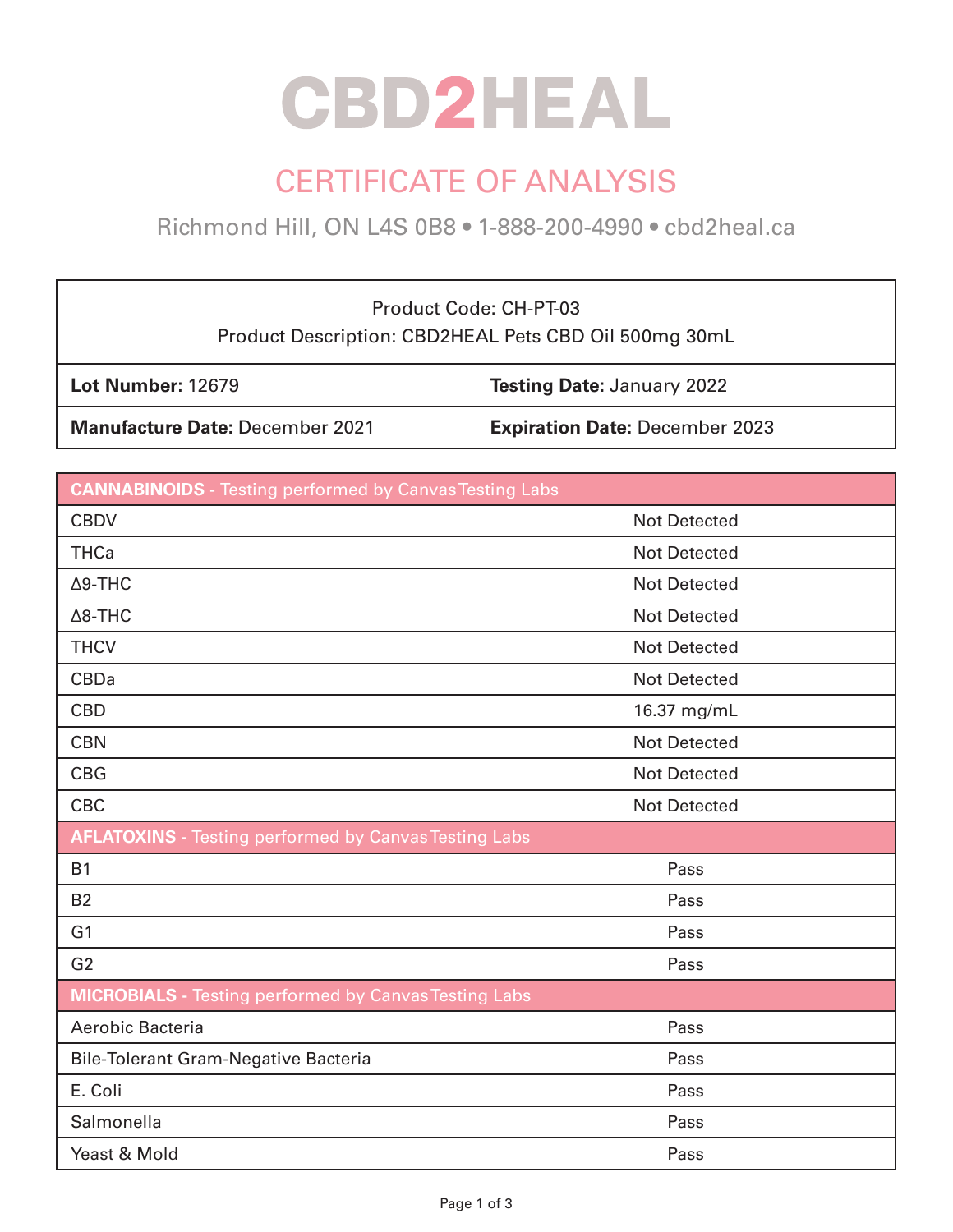# **CBD2HEAL**

### CERTIFICATE OF ANALYSIS

Richmond Hill, ON L4S 0B8 • 1-888-200-4990 • cbd2heal.ca

| Product Code: CH-PT-03<br>Product Description: CBD2HEAL Pets CBD Oil 500mg 30mL |                                       |  |
|---------------------------------------------------------------------------------|---------------------------------------|--|
| <b>Lot Number: 12679</b>                                                        | <b>Testing Date: January 2022</b>     |  |
| <b>Manufacture Date: December 2021</b>                                          | <b>Expiration Date: December 2023</b> |  |

| <b>HEAVY METALS -</b> Testing performed by Canvas Testing Labs      |      |  |
|---------------------------------------------------------------------|------|--|
| Arsenic                                                             | Pass |  |
| Cadmium                                                             | Pass |  |
| Cobalt                                                              | Pass |  |
| Copper                                                              | Pass |  |
| Lead                                                                | Pass |  |
| Manganese                                                           | Pass |  |
| Mercury                                                             | Pass |  |
| <b>Nickel</b>                                                       | Pass |  |
| Zinc                                                                | Pass |  |
| <b>RESIDUAL SOLVENTS - Testing performed by Canvas Testing Labs</b> |      |  |
| Acetone                                                             | Pass |  |
| Ethanol                                                             | Pass |  |
| Heptane                                                             | Pass |  |
| Isobutane                                                           | Pass |  |
| Isopropanol                                                         | Pass |  |
| n-Butane                                                            | Pass |  |
| n-Hexane                                                            | Pass |  |
| n-Pentane                                                           | Pass |  |
| <b>PESTICIDES</b> - Testing performed by Canvas Testing Labs        |      |  |
| <b>Total Pesticides</b>                                             | Pass |  |